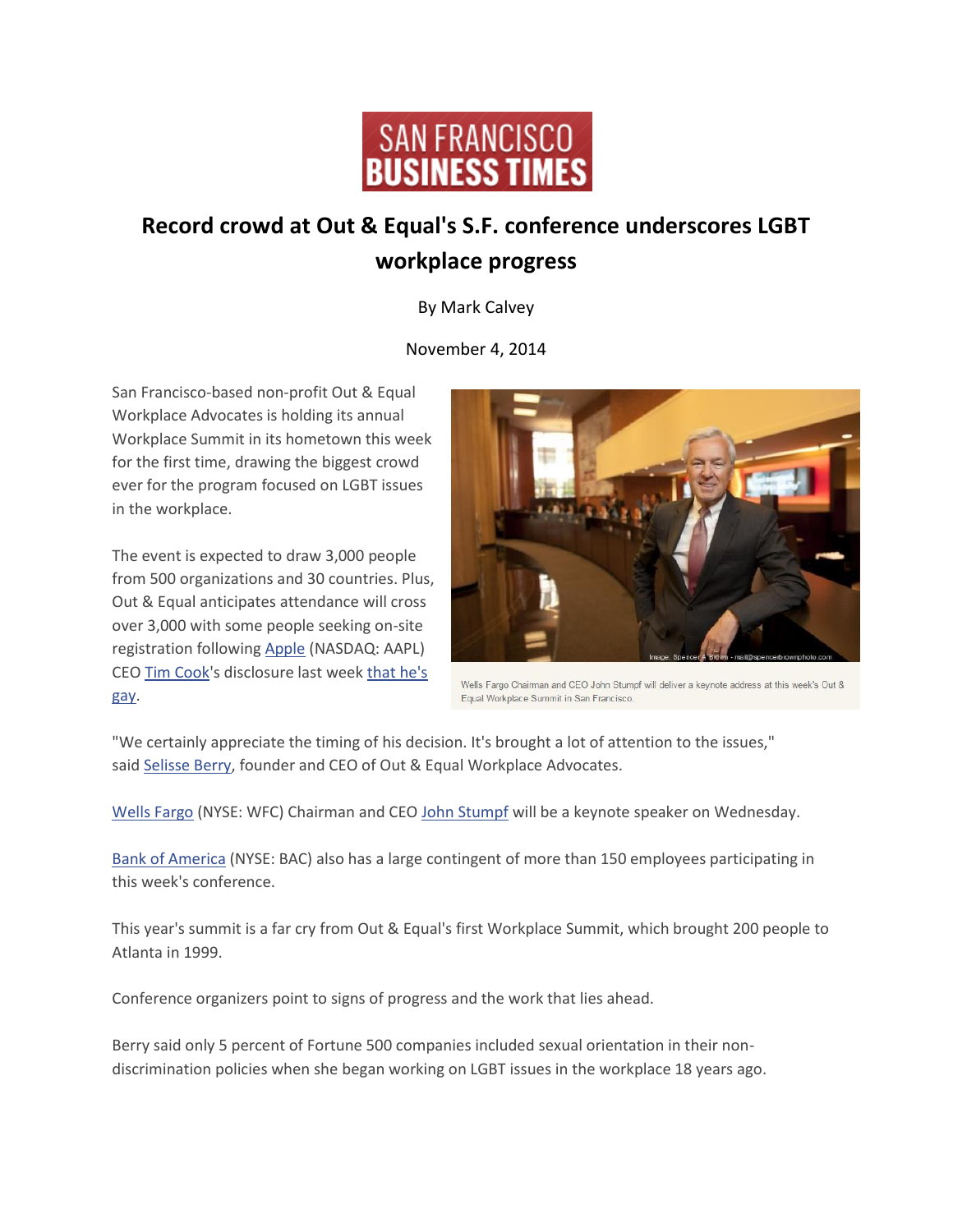Today, 91 percent of the Fortune 500 include sexual orientation.

Last year's Supreme Court ruling extending federal benefits to married same-sex couples was significant progress, but Berry notes that in 29 states, lesbian and gay employees sharing their wedding photos at work can be fired legally.

Another hot topic at this year's summit is LGBT employee mobility in a global economy.

On Wednesday morning, the program includes a presentation on Mercer's examination of the challenges and considerations that come with LGBT global mobility.

"It is illegal to be gay in over 75 countries and the LGBT community faces moderate to extreme risks in over 150 countries, facts which present challenges for both employers and their LGBT staff," according to the Workplace Summit's 92-page program, which includes several ads from global companies touting their diversity efforts.

LGBT-employee mobility also came up during a luncheon panel discussion Monday as part of a presummit leadership training day.

[Visa,](http://www.bizjournals.com/profiles/company/us/ca/san_francisco/visa_inc/194714) for instance, conducts briefings for LGBT employees traveling to markets with anti-LGBT laws and customs, while LGBT employees considering taking assignments in such countries have an opportunity to visit those countries before making a final decision, sai[dJolen Anderson,](http://www.bizjournals.com/sanfrancisco/search/results?q=Jolen%20Anderson) Visa's (NYSE: V) chief diversity officer.

Another topic that came up during the panel: employers who adopt policies asking their LGBT employees to identify themselves as such when hired or annually thereafter. [Cloroxh](http://www.bizjournals.com/profiles/company/us/ca/oakland/clorox_co/17956)as such a policy, and as with most companies, an individual's response isn't made public internally or externally, said Tom [Wyveen,](http://www.bizjournals.com/sanfrancisco/search/results?q=Tom%20Wyveen) vice president of global HR strategy at Oakland-based Clorox (NYSE: CLX).

Clorox has been making that request to measure its LGBT diversity efforts for several years, and Visa is working with its LGBT employee group to implement such a policy. PepsiCo (NYSE: PEP) Europe's Phil [Myers,](http://www.bizjournals.com/sanfrancisco/search/results?q=Phil%20Myers) vice president of communications, public policy and government affairs, said such a policy isn't workable in his territory, which includes Russia and the Middle East, where anti-LGBT laws and customs are common.

An after-lunch training session Monday focused on starting and building LGBT employee groups to help increase visibility within a company, create a sense of community and help promote LGBT policies.

LGBT employee groups, which would have been a huge risk for a company 40 years ago, are now seen as a positive move to promote diversity, said [Louise Chernin,](http://www.bizjournals.com/sanfrancisco/search/results?q=Louise%20Chernin) president and CEO of the [Greater Seattle](http://www.bizjournals.com/profiles/company/us/wa/seattle/greater_seattle_business_association/1845739)  [Business Association,](http://www.bizjournals.com/profiles/company/us/wa/seattle/greater_seattle_business_association/1845739) that city's LGBT chamber. Chernin led the training session on employee resource groups.